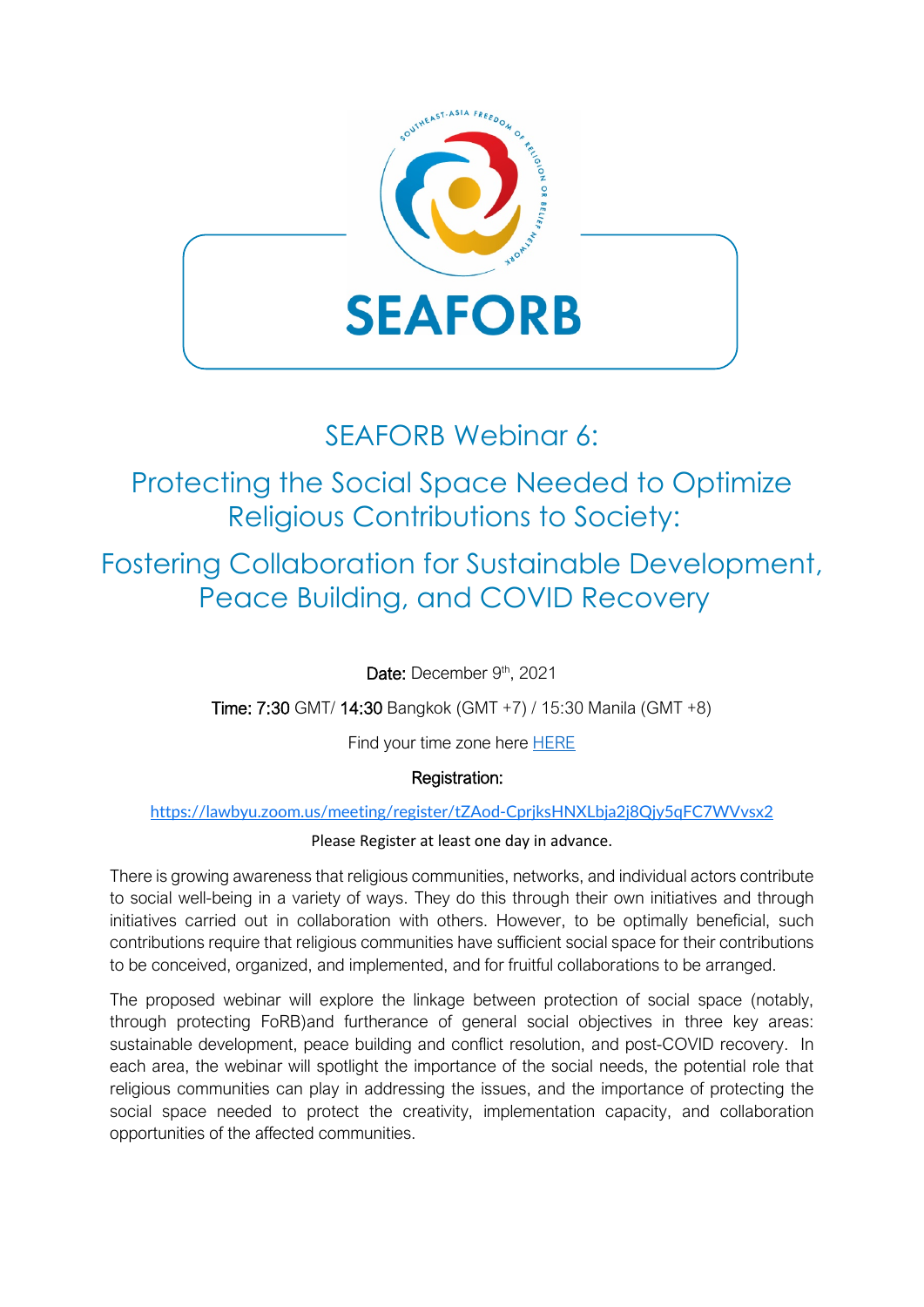### Moderator:



Rafendi Djamin served as Chair of AICHR (the ASEAN Intergovernmental Commission for Human Rights) in 2011, and was Indonesia's representative to AICHR from 2009-2015. He is now the Senior Advisor of the Human Rights Working Group-Indonesia (HRWG-Indonesia), a permanent coalition of Indonesian non-governmental human rights organisations .

#### **Speakers**

j



 She writes on religion, society and lifestyle issues, titles including "I am Muslim" and "Holy Men, Holy Women: A Journey Into the Dina Zaman is a published writer and public persona in Malaysia. faiths of Malaysians and Other Essays".



Yuyun Wahyuningrum is the Representative of Indonesia at ASEAN Intergovernmental Commission on Human Rights. Yuyun has 20 years of experience on human rights related work from non-governmental organizations. She is currently a PhD candidate at Rotterdam University.



Raul Pangalangan is a retired judge of the International Criminal Court in the Hague and a prior Dean of the University of the Philippines Faculty of Law. He has also served as the publisher of the Philippine Daily Inquirer. A graduate of the Philippines College of Law, he received his master's and doctor's degrees from Harvard Law School.